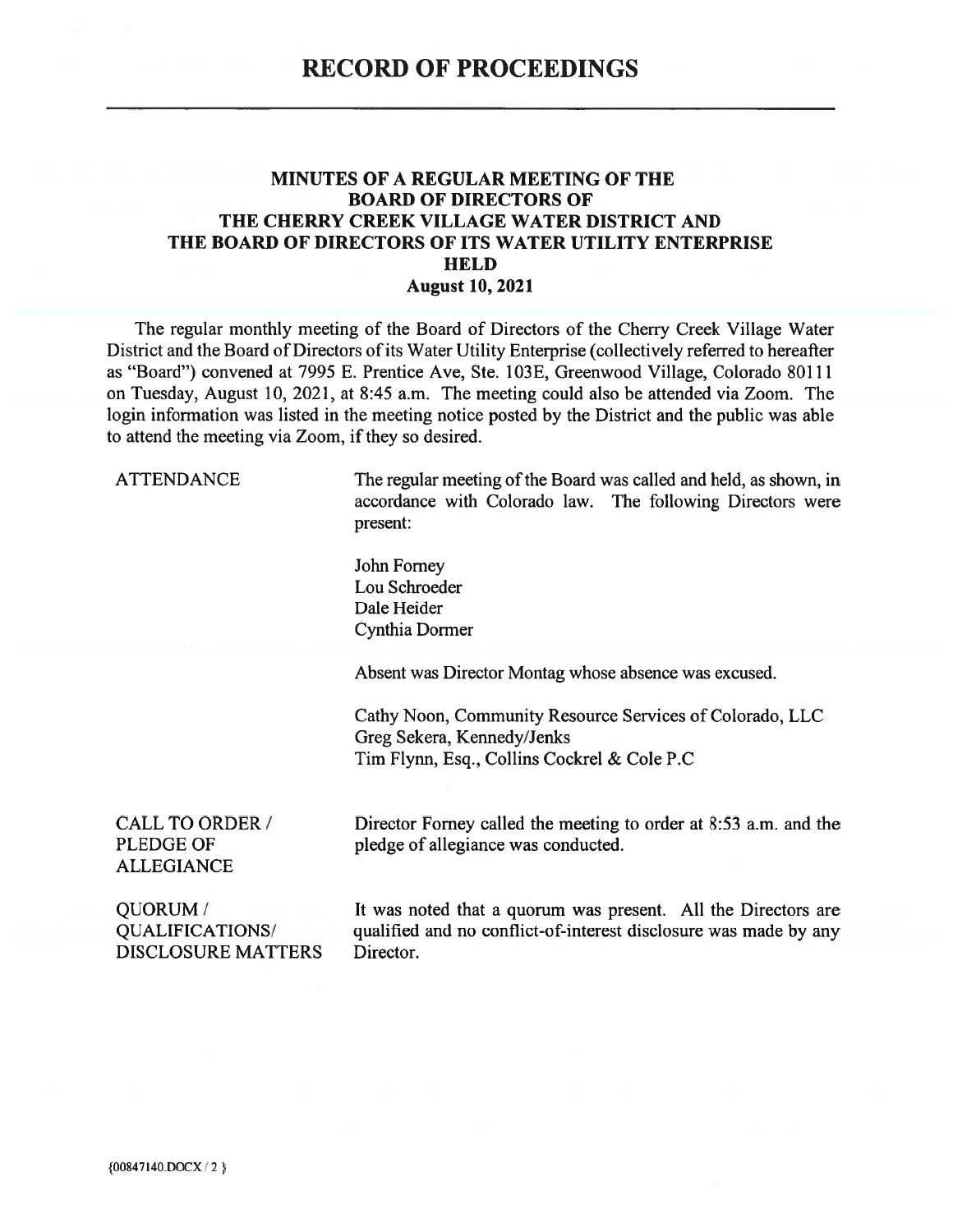| <b>ADMINISTRATIVE</b><br><b>MATTERS</b> | Agenda: Upon review and discussion of the agenda and a motion<br>duly made, seconded and, upon vote, unanimously carried, the<br>Board approved the agenda, as presented.                                                                                                                                                                                                                                                                                                                     |
|-----------------------------------------|-----------------------------------------------------------------------------------------------------------------------------------------------------------------------------------------------------------------------------------------------------------------------------------------------------------------------------------------------------------------------------------------------------------------------------------------------------------------------------------------------|
|                                         | Minutes: The Minutes of the July 13, 2021, Regular Board<br>meeting were presented to the Board. Following review and<br>discussion, upon a motion duly made, seconded and, upon vote,<br>unanimously carried, the minutes were approved as presented.                                                                                                                                                                                                                                        |
| PUBLIC COMMENT                          | There were none.                                                                                                                                                                                                                                                                                                                                                                                                                                                                              |
| <b>FINANCIAL MATTERS</b>                | Review and Approve Payment of Claims: Ms. Noon reviewed the<br>August 10, 2021, claims represented by check numbers 1362 - 1369<br>totaling \$80,893.88 and claim Auto-Payments to Denver Water<br>totaling \$64,946.04 and Director Checks totaling \$461.75 to reflect<br>grand total claims of \$146,301.67.<br>Following review and<br>discussion, upon motion duly made, seconded and, upon vote,<br>unanimously carried, the Board approved the August 10, 2021<br>claims as presented. |
|                                         | Review Cash Position and Fund Allocation: Ms. Noon reviewed the<br>Cash Position with the Board for the period July 31, 2021, adjusted<br>as of August 5, 2021. Following review and discussion, upon<br>motion duly made, seconded and, upon vote, unanimously carried,<br>the Board accepted the Cash Position.                                                                                                                                                                             |
|                                         | Financial Statements: Ms. Noon reviewed the Financial Statements<br>for the period ending July 31, 2021. After review, upon motion duly<br>made, seconded and, upon vote, unanimously carried, the Board<br>accepted the Financial Statements as presented.                                                                                                                                                                                                                                   |
|                                         | Utility Account Delinquencies: Director Heider reviewed the<br>account delinquencies with the Board.                                                                                                                                                                                                                                                                                                                                                                                          |
| <b>DIRECTORS ITEMS</b>                  | There were none.                                                                                                                                                                                                                                                                                                                                                                                                                                                                              |
| <b>MANAGEMENT ITEMS</b>                 | Review Consumption Report: The Board reviewed<br>the<br>Consumption Report. It was noted that yearly total consumption is<br>down, it is believed, due to the abnormally wet spring weather.                                                                                                                                                                                                                                                                                                  |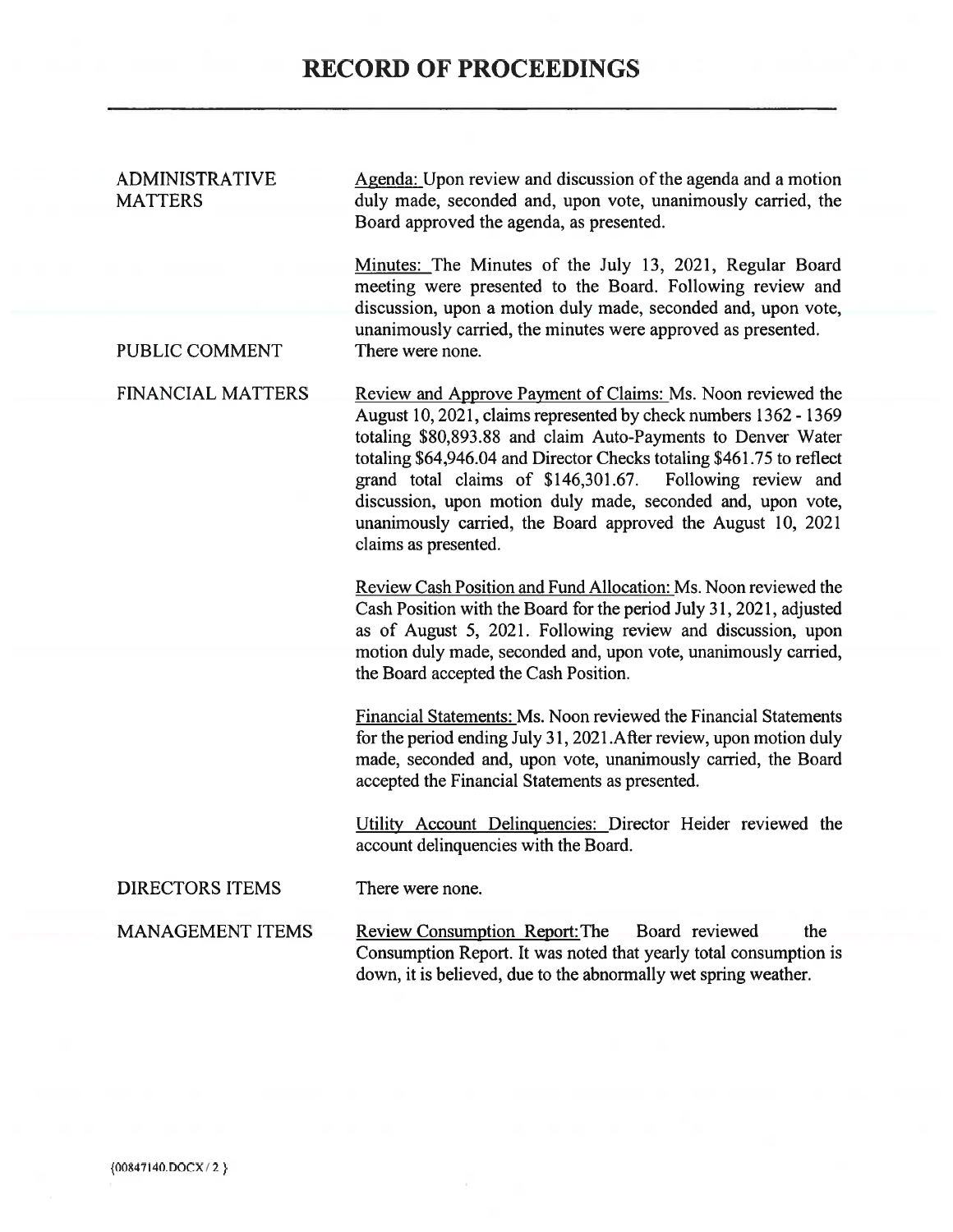| <b>MAINTENANCE AND</b><br><b>OPERATIONAL MATTERS</b> | Engineering Report: Mr. Sekera reviewed his engineering report<br>with the Board, which is made a part of these Minutes. In addition,<br>Mr. Sekera discussed the water mains in the North Village that<br>experienced three breaks in 24 hours. He stated that he is going to<br>start working on a design plan for the replacement of the cast iron<br>pipe area of the District for the Board to review at the September<br>Board meeting. Denver Water will need to approve the plans as well<br>as Greenwood Village for the road work involved.                                                      |
|------------------------------------------------------|------------------------------------------------------------------------------------------------------------------------------------------------------------------------------------------------------------------------------------------------------------------------------------------------------------------------------------------------------------------------------------------------------------------------------------------------------------------------------------------------------------------------------------------------------------------------------------------------------------|
| <b>LEGAL</b>                                         | Replacement Meter Program:<br>Covid 19- There was nothing to report currently.                                                                                                                                                                                                                                                                                                                                                                                                                                                                                                                             |
|                                                      | Update on Rules and Regulations: Upon review and discussion of<br>the updated rules and regulations and a motion duly made,<br>seconded and, upon vote, unanimously carried, the Board<br>approved the additional rules and regulations presented by legal<br>counsel that address customer use of the District's new Online<br>Portal System that is being put in place in connection with the<br>new Badger water meters that the District is installing for the<br>entire District. The Online Portal System allows customers to<br>obtain real time data concerning their water use over the internet. |
|                                                      | CRS Management Service Agreement: Upon review and<br>discussion of the management, administrative and utility billing<br>services with Community Resource Services of Colorado LLC, a<br>motion duly made, seconded and, upon vote, unanimously<br>carried, the Board approved a new Agreement with CRS having<br>an effective date of August 1, 2021 and which will automatically<br>renew on January 1 each year thereafter for four consecutive<br>calendar years.                                                                                                                                      |
| <b>ADJOURNMENT</b>                                   | There being no further business to come before the Board, upon a<br>motion made, seconded and upon vote, unanimously carried, the<br>meeting was adjourned at 10:15 a.m.                                                                                                                                                                                                                                                                                                                                                                                                                                   |
|                                                      | Respectfully submitted,<br>Secretary for the Meeting                                                                                                                                                                                                                                                                                                                                                                                                                                                                                                                                                       |
|                                                      |                                                                                                                                                                                                                                                                                                                                                                                                                                                                                                                                                                                                            |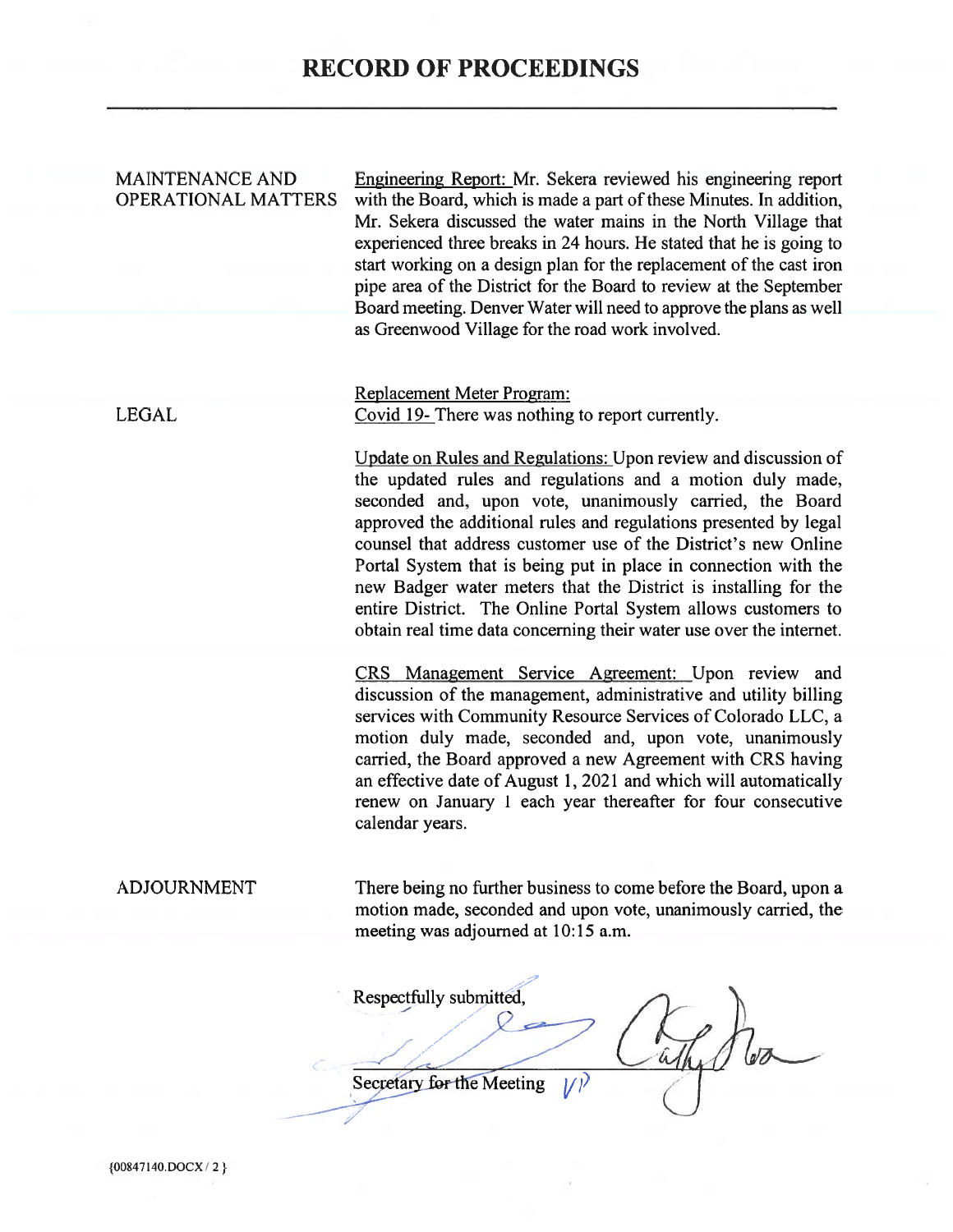

August 5, 2021

## Memorandum

| To:      | Cathy Noon, District Manager                                                                                                                  |
|----------|-----------------------------------------------------------------------------------------------------------------------------------------------|
| From:    | Greg S. Sekera, P.E.                                                                                                                          |
| Subject: | Engineering Report for Board of Directors Meeting on August 10, 2021<br><b>Cherry Creek Village Water District</b><br>KJ Job No. 2146003*GENW |

Briefly presented below are the items that we have been involved in during the past month.

- 1. Water Main Breaks There were three water main breaks on July 21 and 22. The breaks were in the north District on S. Akron Court (2) and S. Alton Street (1). The pipes are the old cast iron pipes. The ruptures occurred at highly corroded sections where the pipe walls were very thin. As on previous breaks in these cul-de-sacs the breaks caused significant damage to the pavement. Greenwood Village is requiring large patch and overlay restorations at all three locations. Based on these three breaks and the condition of the pipes that I observed as well as the frequency in which we are getting breaks I recommend that we begin the design for replacement of the cast iron pipes in the three cul-de-sacs. I will discuss the events and estimated costs for the repairs related to the breaks at the meeting.
- 2. Residential Meter Replacement Project To date no new meters have been installed. The availability and delivery of the equipment from Badger continues to be the reason. We are coordinating with Badger and Keystone Utility Services (KUS) regularly for status and schedule to start the meter installations. I will provide an update at the meeting.
- 3. System Maintenance We coordinated the following maintenance items during the past month:
	- Master Meters The most recent meter readings indicated that the Yosemite meter delivered 36% of the flow and the Dayton meter delivered 64%. Total water supplied to the District was 22.5 MG for the July period (approx. 2.4 MG more than the prior period).
	- **PRVs** There are currently no issues or concerns with the PRVs. C&L completed the replacement of the Dayton 6-inch PRV valve on July 21.
	- Meter Transponders There were 20 new failures reported for the July readings. There are now approximately 59 meters with failed transponders. Manual reads were performed for the two school meters by C&L for the July readings.
	- Customer Complaints and Investigations The following are investigations performed at the request of customers this past month.
		- a. No significant issues in July.
	- **Fire Hydrant and Valve Maintenance** C&L completed the annual fire hydrant inspections and flushing. The fire hydrant at 4524 S. Alton Street was found to be inoperable due to a seized valve. As a result, I directed C&L to replace the fire hydrant. With the fire hydrant inspections complete for this year I am developing an updated list of valve and fire hydrant repairs to be performed this year.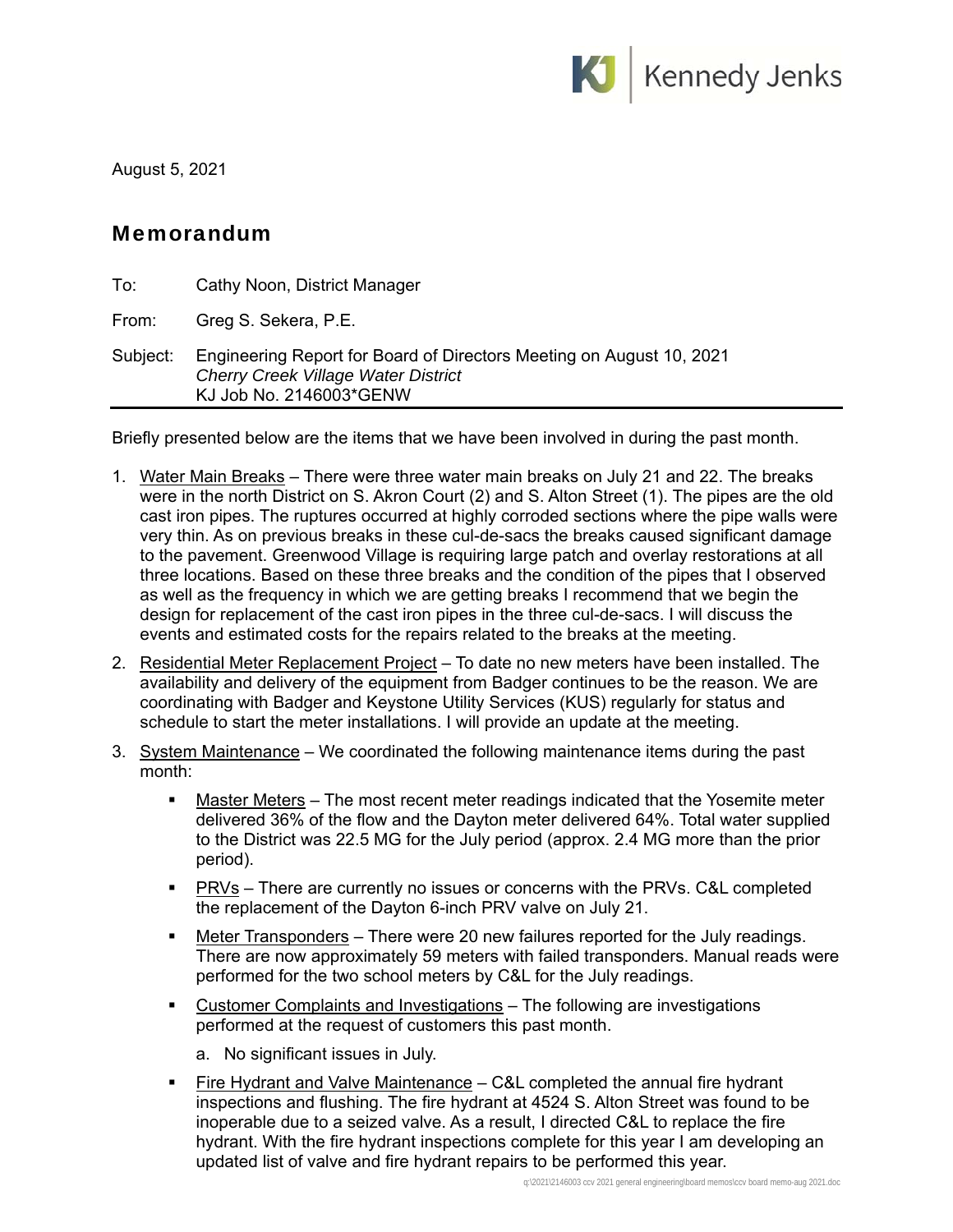## Memorandum

Cathy Noon, District Manager August 5, 2021 Page 2



- $\blacksquare$  GIS Working on minor edits and coordinating with lamGIS for edits to the system data points. Also waiting for new meters to be installed to add meter data.
- **Fire Hydrant Meter There were no fire hydrant permits issued. We anticipate a** permit request from Insituform in September for the Goldsmith Gulch sewer rehab project.
- **Water Line Breaks** There were three water line breaks on July 21 and 22 in the north District. See above item 1. I will discuss the breaks and my recommended course of action at the meeting.
- **Facility Locates** Locate requests were above typical in July due to new construction on the School campus, the Xcel Gas Line, and new fiber lines.
- Maintenance Tracking A copy of the maintenance tracking/schedule is attached.